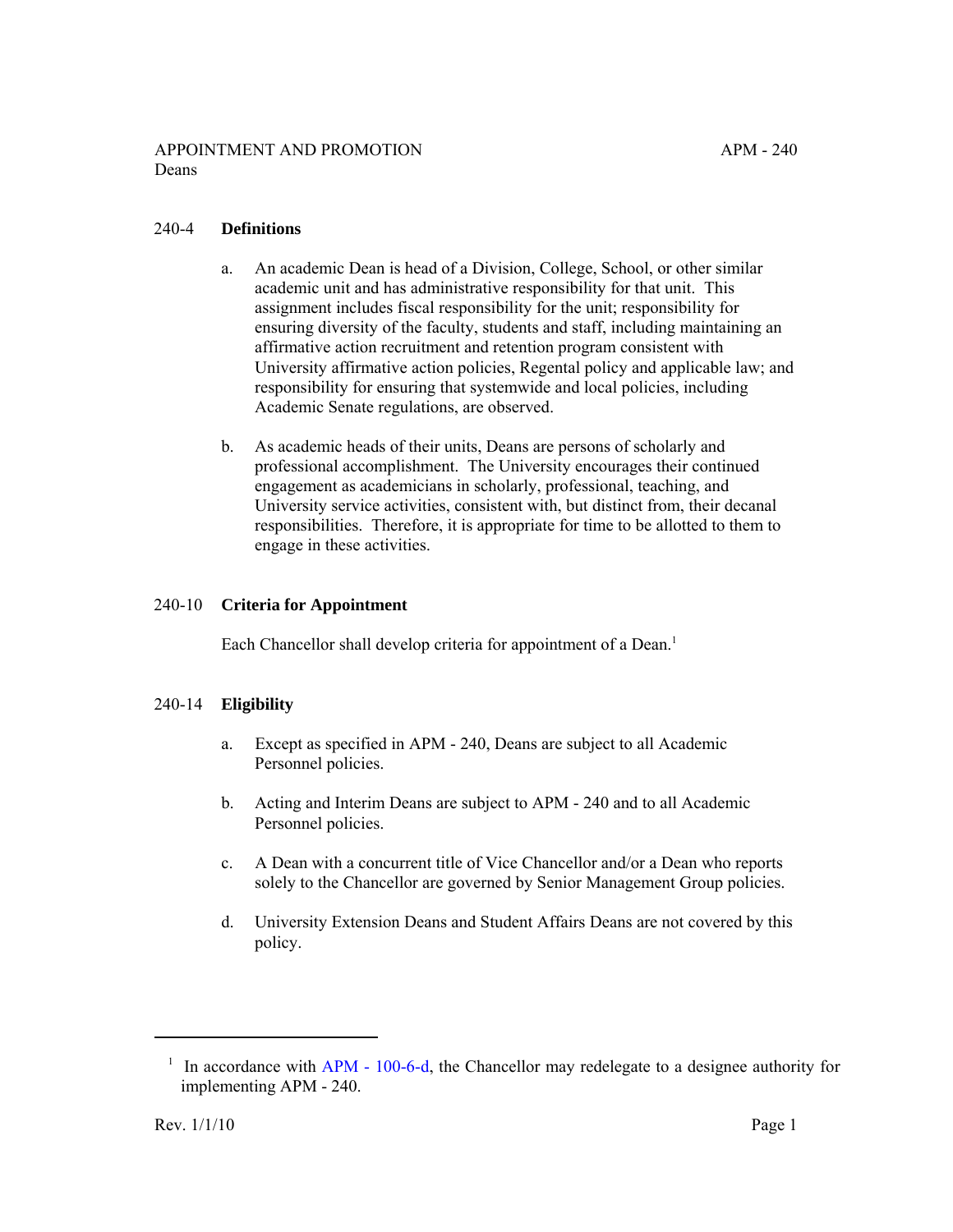## 240-16 **Restrictions**

- a. A Dean shall hold a concurrent University appointment in an Academic Senate faculty title or an equivalent title (see [APM - 115,](http://ucop.edu/academic-personnel-programs/_files/apm/apm-115.pdf) "Equivalent" Titles and Ranks).
- b. An appointment to the position of Dean shall be full time.

### 240-17 **Terms of Service**

- a. Subject to APM 240-20-a, appointments to the position of Dean shall normally be for a period of five years, subject to reappointment. The Chancellor may approve a shorter service period. Appointments shall be made on a fiscal-year basis.
- b. Appointment as Acting or Interim Dean may be made either on an academicyear or fiscal-year basis, as determined by campus need.

## 240-18 **Salary**

Deans are positioned uniquely within the University system to serve as senior scholarly and professional leaders, thus, a fair and competitive salary structure must acknowledge this duality of purpose, and attempt to achieve a balanced approach to decanal compensation. The full scope of decanal responsibilities must be considered in the context of the senior leader who bridges the University's academic mission and administrative enterprise.

The Office of the President will publish a Deans Salary Structure, consisting of salary bands, each with established minimum and maximum ranges. The Chancellor will assign a unit salary to an individual Dean aligned with competitive market-based pay, and based on compensable factors.

During the salary-setting process, the Chancellor shall review the matrix of compensable factors included with the Deans Salary Structure. Compensable factors to consider and weigh to determine salary are: academic discipline; core functions of the job (size, scope, and complexity); market-based benchmarks; University faculty salary rank and step; strategic prioritization of the Campus, Division, College, School, or similar academic unit; and challenges unique to the history of the Campus, Division, College, School, or similar academic unit.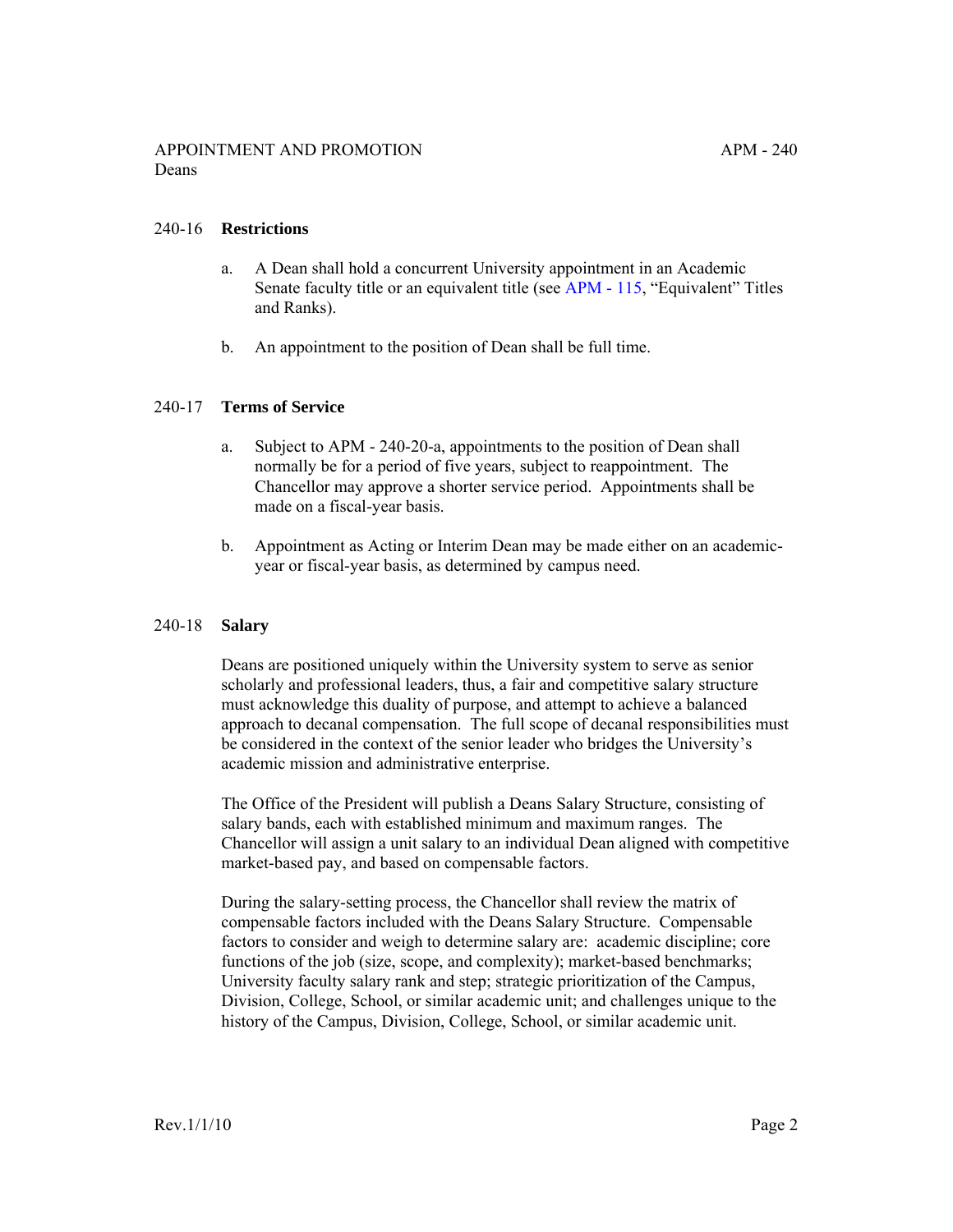### a. **Determination of Salary**

- (1) **Dean Salary Range**. A salary range for Deans established and maintained by the Office of the President shall serve as a baseline for determining appointment salary. Adjustments to the salary range shall not automatically result in corresponding increases in individual salaries.
- (2) **Prior administrative experience**. Prior relevant administrative experience may be considered in determining appropriate salary.
- (3) **Market conditions and comparability**. To pay competitive total compensation in regional and national marketplaces, the Chancellor may consider external market comparability and other market-based conditions in determining an appropriate salary. Comparison institutions selected to address the needs of individual schools and/or disciplines shall be comparable in rank and stature to the University of California.
- (4) **Equity within the University of California System**. Comparisons with equivalent Dean positions and responsibilities within the University may be considered in determining an appropriate salary.
- (5) **Professorial salary**. To encourage service as Dean, the Dean's administrative salary shall at all times remain greater than his or her University of California professorial salary.

#### b. **Merit Increases**

(1) **Basis for Merit Increase**. A Dean shall be eligible for consideration of an annual merit increase associated with the administrative salary in accordance with campus procedures and the availability of funding. The decanal administrative merit review criteria and procedure are separate and distinct from the academic merit review criteria and procedure established under [APM - 615,](http://ucop.edu/academic-personnel-programs/_files/apm/apm-615.pdf) Salary Increases/Merit.

Eligibility to offer administrative merit increases will be determined annually through the University of California budget process.

(2) **Eligibility**. The Dean's appointment must take effect no later than April 1 to be eligible for an administrative merit increase during the subsequent merit cycle.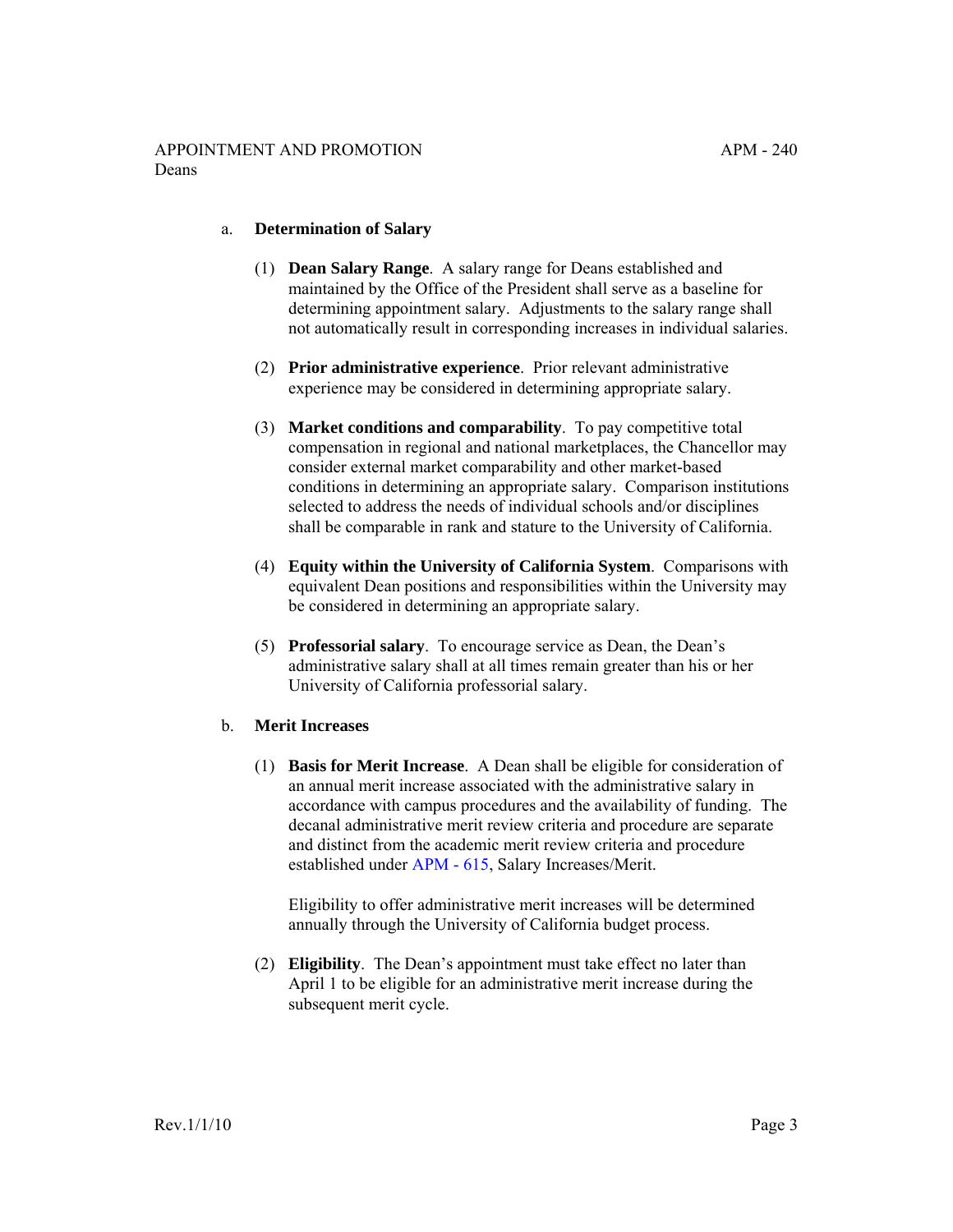- (3) **Amount of Merit Increase**. The amount of a Dean's administrative merit increase shall be based upon the following factors:
	- (a) The Dean's annual assessment (see APM 240-80).
	- (b) The Dean's current position within the salary range and his or her salary relative to comparable internal positions.
	- (c) The availability of approved merit increase funding.

#### c. **Equity or Retention Increases**

- (1) The Chancellor may approve a salary increase to correct a significant salary inequity in individual circumstances based on factors such as rapidly changing external market conditions or a disparity created by new appointees in the same or substantially similar Dean positions, either at the campus or within the University, who have comparable levels of skills and experience.
- (2) The Chancellor may approve a salary increase when a five-year review has resulted in a recommendation to reappoint the Dean and has identified significant achievements and/or sustained excellent administrative performance beyond that which can be recognized in the annual merit review process. A salary increase also may be justified at the time of reappointment if market conditions or internal equity factors have changed since appointment, or if necessary to retain the Dean following a successful five-year review.
- (3) An equity or retention increase shall be effective on the same date as the administrative merit (normally October 1), to the extent possible. The merit increase shall be applied first, and any additional equity or retention increase shall be determined after applying the merit adjustment. An additional increase beyond the merit adjustment shall be provided only if the applied merit increase does not resolve the inequity or retention issue.
- (4) If a Dean receives an equity or retention increase in a fiscal year prior to the commitment of merit funding, the subsequent merit shall be calculated based upon the salary prior to any adjustment. A merit increase will only be applied if the merit calculation is more than the equity or retention increase.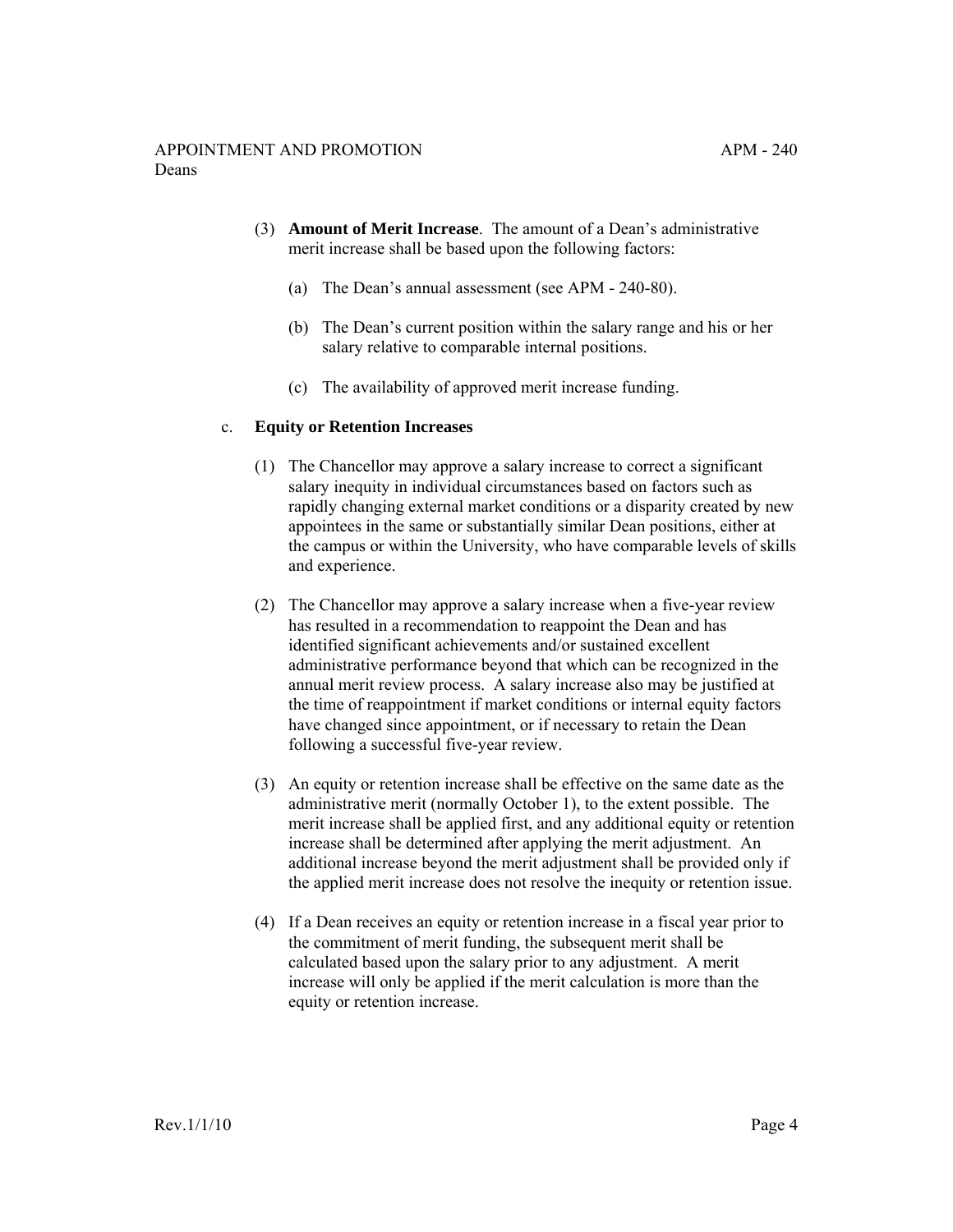### d. **Compensation for Appointment as Acting or Interim Dean**

- (1) Administrative compensation shall be paid to an Acting Dean for assuming the responsibilities of an appointed Dean who is on an approved leave of absence or sabbatical leave for at least one academic term.
- (2) Administrative compensation shall be paid to an Interim Dean when the individual is serving as Dean on an interim basis when a new permanent Dean has not yet been named.
- (3) Compensation for an Acting or Interim Dean shall be set in accordance with normal campus practice.

## e. **Additional University Compensation**

A Dean is compensated for full-time University service. Types of additional compensation include, but are not limited to, the following circumstances:

- (1) **Summer Research**. Deans may receive up to 1/12th payment for summer research based on their annual decanal salary. In such instances, accrued vacation shall be used in proportion to the research days worked.
- (2) **Summer Session Teaching.** Deans may receive up to 1/12th payment for summer session teaching. In such instances, accrued vacation shall be used in proportion to the teaching days worked.
- (3) **Additional Administrative Duties**. In exceptional circumstances, the Chancellor may assign a Dean to additional and temporary administrative duties within the University. In such cases, the campus may provide a stipend for the additional temporary administrative responsibilities.
- (4) **Acting or Interim Dean Appointments**. Acade mic-year Acting or Interim Dean appointees may receive administrative compensation for duties during the summer period. In combination with other University compensation for teaching and/or research duties, the total summer compensation may not exceed 3/9ths, exclusive of any stipends.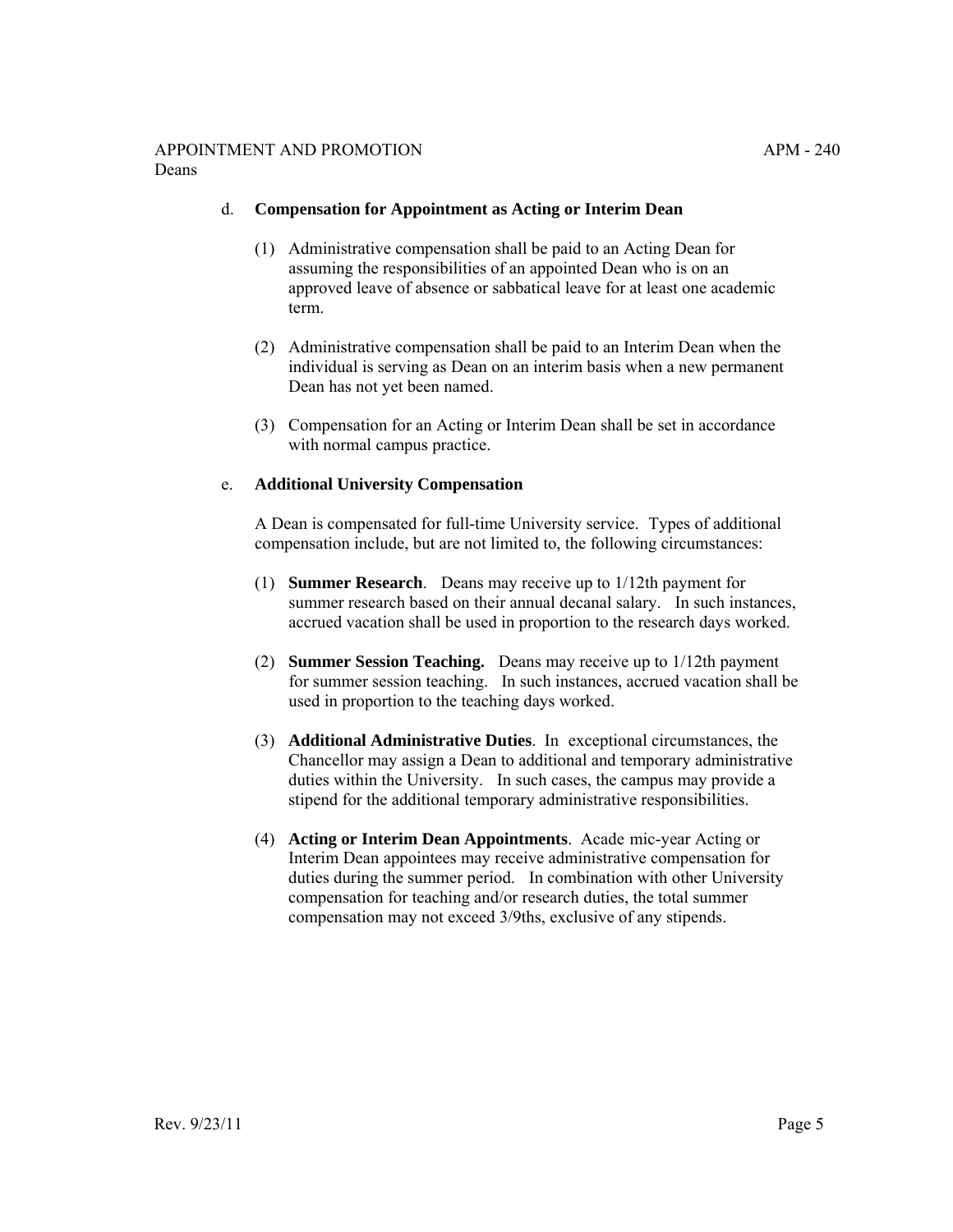## 240-20 **Conditions of Employment**

- a. Individuals appointed to the titles of Dean, Acting Dean, or Interim Dean serve at the discretion of the Chancellor. The Chancellor may terminate the appointment of a Dean at will at any time, after discussion with an appropriate group of the faculty as determined by the Chancellor and after consultation with the Academic Senate. Once the Chancellor terminates the appointment of a Dean, the action is not subject to grievance unless the reasons for the termination are unlawful or in violation of University policy.
- b. Termination of a Dean appointment does not affect the underlying faculty appointment.
- c. Conflict of Commitment and Outside Professional Activities

A Dean may engage in outside activities as defined by and in accordance with APM - 025, Conflict of Commitment and Outside Activities of Faculty Members, with the following additional provisions:

- (1) A Dean may serve on no more than three for-profit external boards (not entities of the University of California) for which he or she receives compensation and for which he or she has governance responsibilities.
- (2) All compensated outside professional activities, including compensated consulting activity, shall be reported annually to the Chancellor.
- (3) In accordance with [APM 025](http://ucop.edu/academic-personnel-programs/_files/apm/apm-025-07-01.pdf), Conflict of Commitment and Outside Activities of Faculty Members, a Dean may in each fiscal year engage in a maximum of forty-eight (48) calendar days of compensated outside professional activity, which includes the twelve days cited in (4) below.
- (4) A Dean may engage in compensated outside professional activity up to twelve (12) University workdays per fiscal year without deducting from vacation leave balances. In excess of twelve (12) days, a Dean shall use accrued vacation leave for performing compensated outside professional activities.

#### 240-24 **Authority**

a. The Chancellor has the authority to appoint and reappoint a Dean including those serving in an interim or acting capacity, and to approve the Dean's appointment salary and appropriate salary increases up to the established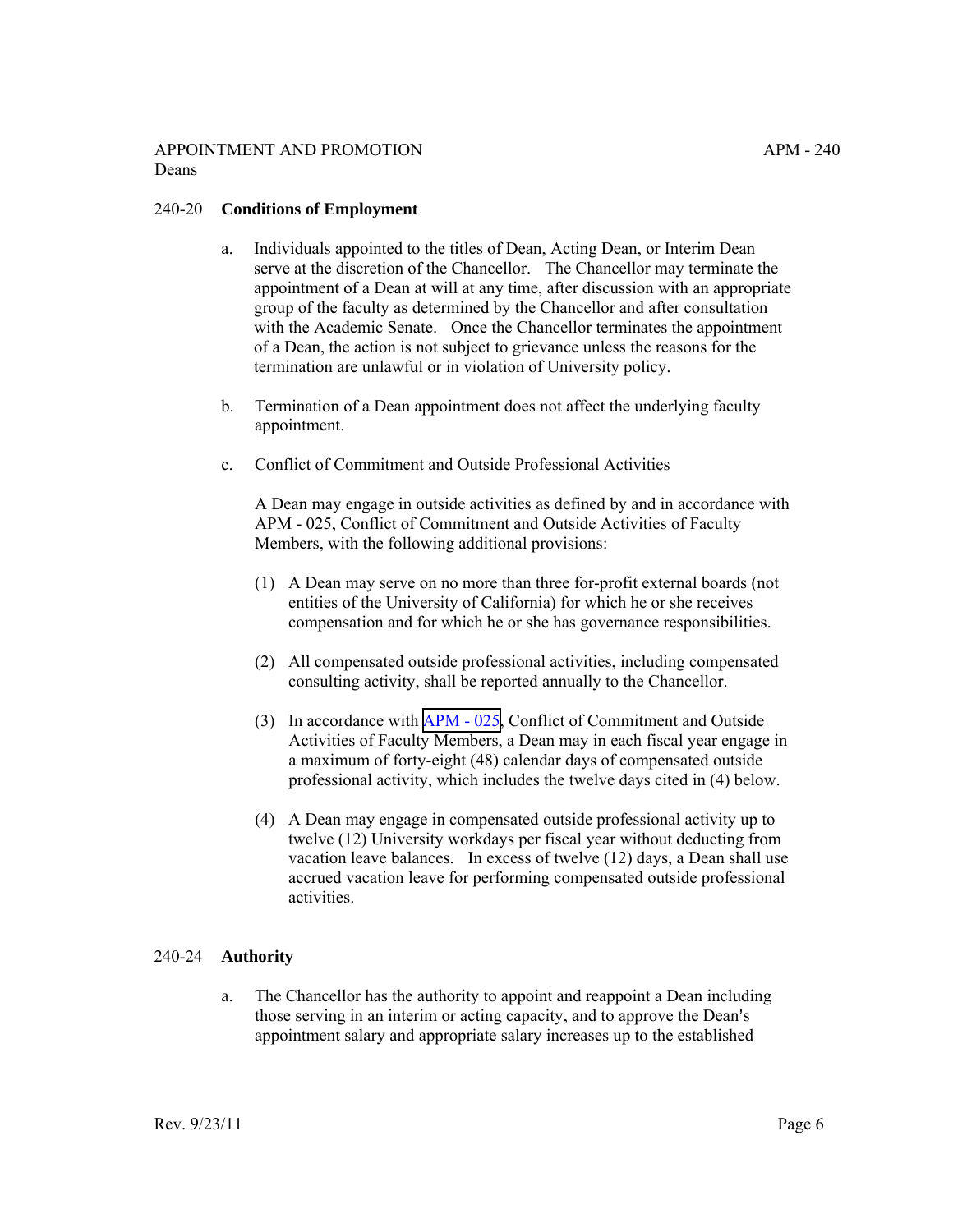maximum published in the Deans Salary Structure and in accordance with campus procedures.

- b. For initial appointments and five-year reviews, the Chancellor, after consultation with the Academic Senate, shall appoint a committee to advise him or her. In all cases, the Academic Senate and the faculty of the respective Division, College, School, or other similar academic unit will be consulted.
- c. The Chancellor shall report monthly and annually to the Provost any new appointees to the title of Dean or salary increases to existing appointees.
- d. Deans and acting and interim appointees to this title serve at the discretion of the Chancellor. The Chancellor may end the appointment of a Dean at will and at any time, after discussion with an appropriate group of the faculty as determined by the Chancellor and after consultation with the Academic Senate.

## 240-60 **Benefits and Privileges**

## a. **Vacation Accrual**

- (1) Deans accrue and use vacation leave in accordance with [APM 730](http://ucop.edu/academic-personnel-programs/_files/apm/apm-730.pdf), Leaves of Absence/Vacation.
- (2) The Chancellor shall develop campus procedures for reporting vacation usage.
- (3) The Chancellor shall grant a Dean no more than thirty (30) days in any academic year for the purpose of attending international conferences and related scholarly activities. For additional time off beyond thirty (30) days, a Dean shall be required to use accrued vacation. The Chancellor may approve the additional time off as leave without pay once vacation leave has been exhausted.

## b. **Medical Leave**

Deans do not accrue sick leave. However, Deans shall be granted paid medical leave for periods of personal illness, injury, or disability. See [APM - 710-11,](http://ucop.edu/academic-personnel-programs/_files/apm/apm-710.pdf) Paid Medical Leave for Academic Appointees Who Do Not Accrue Sick Leave.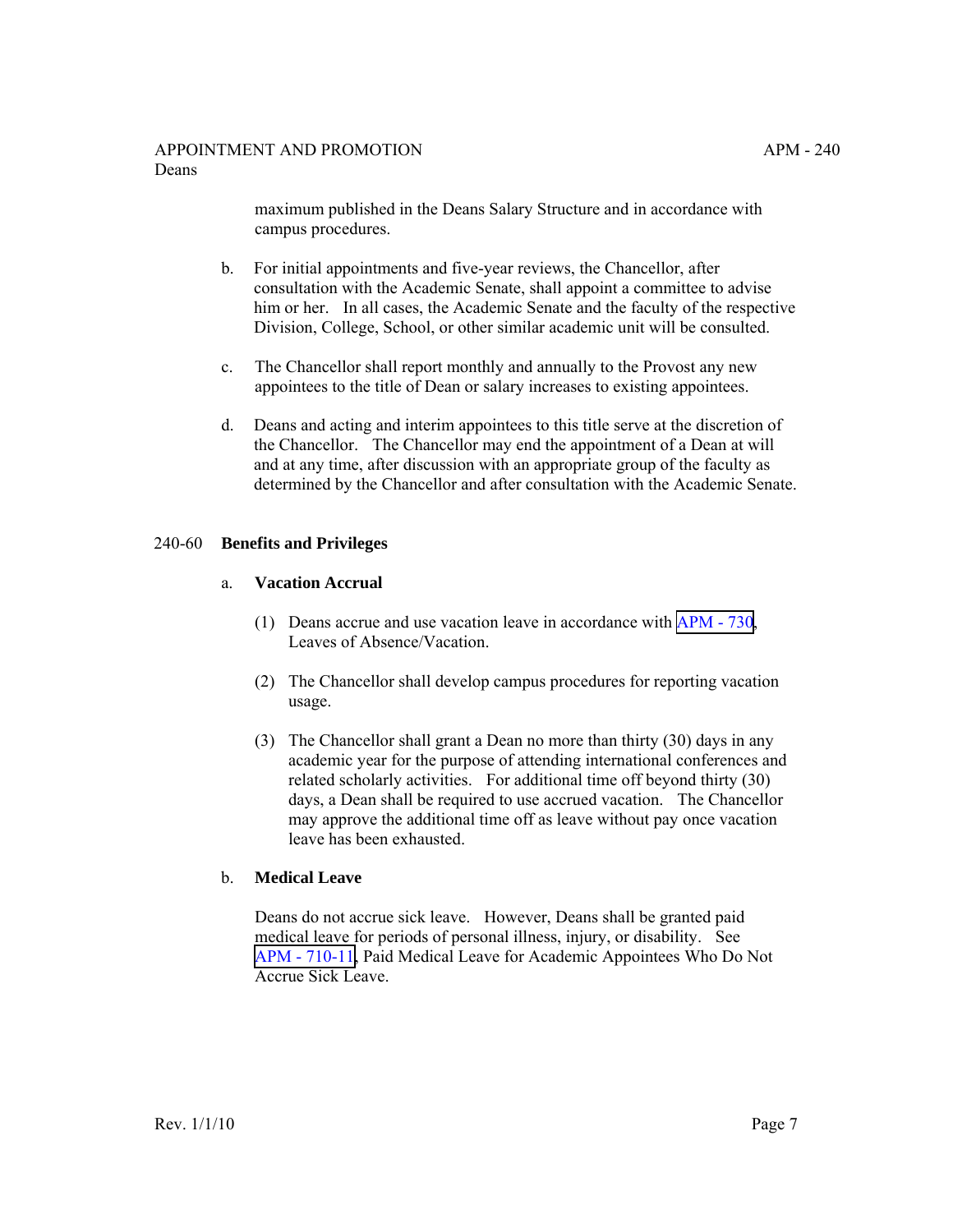### c. **Sabbatical Leave Accrual**

- (1) Deans accrue sabbatical leave credit based on their underlying faculty appointment in accordance with [APM - 740](http://ucop.edu/academic-personnel-programs/_files/apm/apm-740.pdf), Leaves of Absence/Sabbatical Leaves.
- (2) Deans shall continue to accrue sabbatical leave credit beyond the established limits set forth in [APM - 740-16-a](http://ucop.edu/academic-personnel-programs/_files/apm/apm-740.pdf) for the duration of the Dean appointment.

### d. **Administrative Leave**

The Chancellor may approve an administrative leave during appointment as Dean in accordance with [APM - 758](http://ucop.edu/academic-personnel-programs/_files/apm/apm-758.pdf), Leaves of Absence/Other Leaves With Pay.

### e. **Transition Leave**

- (1) A Dean may be eligible to take a transition leave immediately following the conclusion of the appointment to provide an opportunity to redirect his or her primary efforts to scholarly activities.
- (2) Paid transition leave shall result in corresponding deduction of sabbatical leave credits and is subject to the terms and conditions described in [APM - 740](http://ucop.edu/academic-personnel-programs/_files/apm/apm-740.pdf), Leaves of Absence/Sabbatical Leaves.
- (3) Transition leave shall be paid at either the current administrative or faculty rate contingent upon when sabbatical leave credits were accrued. The salary rate for that portion of the leave compensated at the administrative salary rate is ineligible for any increase. The faculty salary rate is subject to any change that may result from salary scale adjustments or academic personnel review during the period of the leave.

If sabbatical leave credits are exhausted before the conclusion of a transition leave period, the Chancellor may approve a leave with pay at the faculty salary rate through the conclusion of the transition leave period. The individual is required to fulfill a return to active University service requirement (as stated in [APM - 740-16-d\)](http://ucop.edu/academic-personnel-programs/_files/apm/apm-740.pdf) equal to the total period of the transition leave.